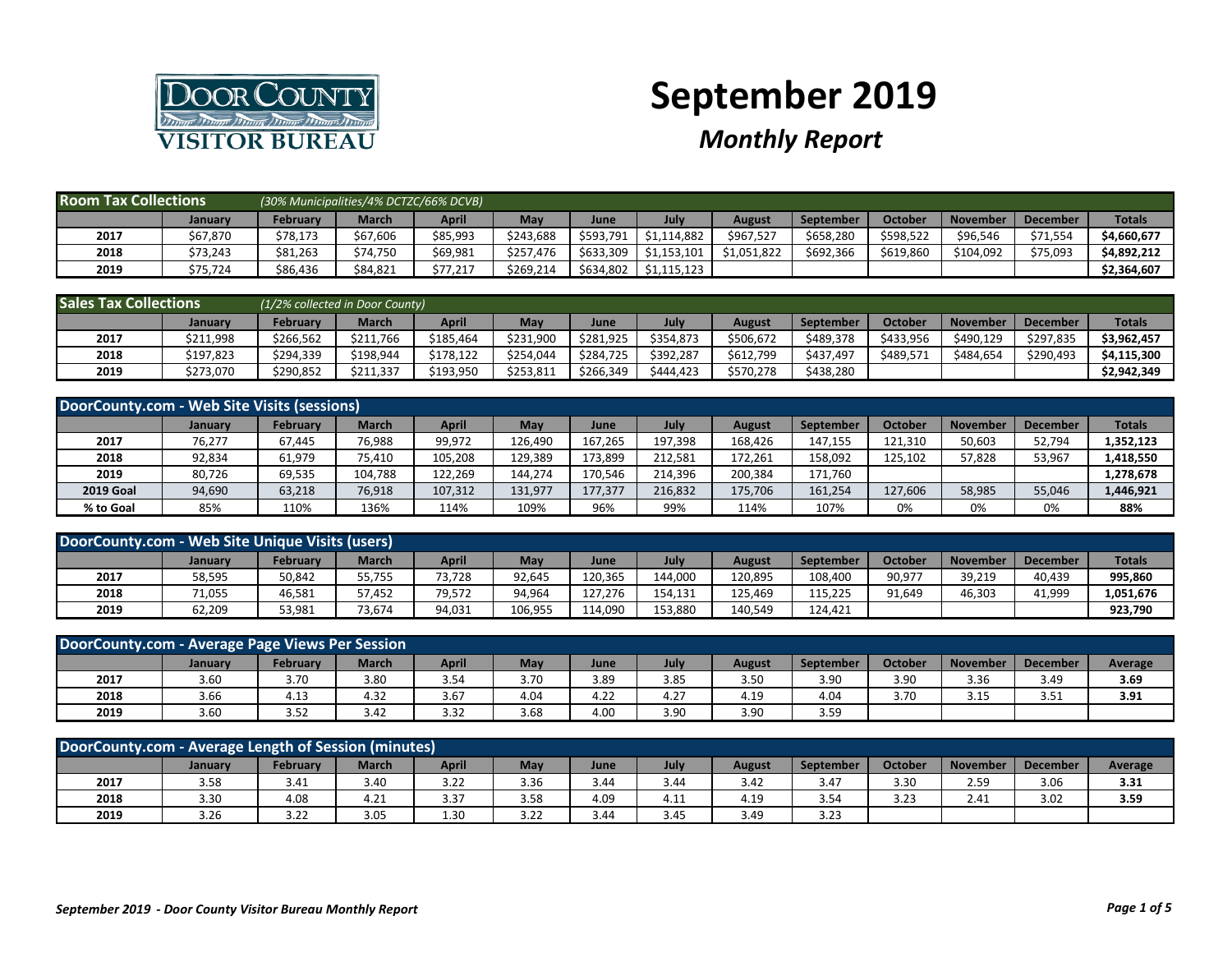| DoorCounty.com - Mobile Web Site Useage                                                                                                                             |        |        |        |        |        |        |         |         |        |        |        |        |         |
|---------------------------------------------------------------------------------------------------------------------------------------------------------------------|--------|--------|--------|--------|--------|--------|---------|---------|--------|--------|--------|--------|---------|
| <b>Totals</b><br><b>October</b><br>March<br>April<br>Februarv<br><b>May</b><br><b>November</b><br>July<br>December<br><b>August</b><br>September<br>June<br>January |        |        |        |        |        |        |         |         |        |        |        |        |         |
| 2017                                                                                                                                                                | 38,705 | 35,937 | 29,911 | 57,049 | 51,721 | 95,896 | 102,656 | 102,829 | 90,935 | 77,295 | 30,030 | 32,231 | 745,195 |
| 2018                                                                                                                                                                | 42,449 | 26,734 | 29,564 | 50,331 | 57,122 | 75,947 | 135,381 | 75,179  | 72,968 | 77,992 | 26,668 | 32,257 | 702,592 |
| 2019                                                                                                                                                                | 47,730 | 31,171 | 47.176 | 53,591 | 58,380 | 73,540 | 94,491  | 91,675  | 82,254 |        |        |        | 580,008 |

| DoorCounty.com - Top Ten Most Requested Pages for the Month | September 2019                 |                           |
|-------------------------------------------------------------|--------------------------------|---------------------------|
| $1)$ /home                                                  | 5) /experience                 | 9) /stay/hotel-motel-inn/ |
| $\vert$ 2) /fall                                            | 6) / experience/lgbtq-travel   | 10)/stay/find-lodging     |
| 3) /experience/events/                                      | 7) / experience/events/page-2  |                           |
| $4)$ /stay                                                  | 8) / content/vacation-packages |                           |

| DoorCounty.com - Top Ten Sources for the Month | September 2019          |                                |
|------------------------------------------------|-------------------------|--------------------------------|
| 1) Google/organic                              | 5) Facebook/Facebook Ad | 9) m.facebook.com/referral     |
| 2) (direct)                                    | 6) bing/organic         | 10) MNI/Gay Ad Network Banners |
| 3) google/cpc                                  | 7) yahoo/organic        |                                |
| 4) Door County Visitor Bureau                  | 8) AdRoll/Banners       |                                |

| <b>Social Media: Facebook</b> |           |                 |              |           |            |           |           |               |                  |           |                 |                 |                    |
|-------------------------------|-----------|-----------------|--------------|-----------|------------|-----------|-----------|---------------|------------------|-----------|-----------------|-----------------|--------------------|
| <b>Impressions</b>            | January   | February        | <b>March</b> | April     | May        | June      | July      | <b>August</b> | September        | October   | <b>November</b> | <b>December</b> | <b>Totals</b>      |
| 2017                          | 1,730,644 | ,649,293        | 1,603,254    | 2,687,615 | 2,259,999  | 1,435,229 | 1,284,035 | 3,663,514     | 2,488,993        | 2,534,517 | 2,129,113       | 3,660,362       | 27,126,568         |
| 2018                          | 3,072,518 | 1,743,557       | 1,360,982    | 3,018,045 | 2,080,138  | 1,732,189 | 2,529,601 | 1,998,469     | 2,725,934        | 1,645,947 | 1,500,366       | 1,375,044       | 24,782,790         |
| 2019                          | 1,718,452 | 1,728,409       | 2,258,613    | 2,966,996 | 1,745,963  | 1,772,403 | 1,482,104 | 1,589,049     | 2,319,589        |           |                 |                 | 17,581,578         |
| <b>Post Views</b>             | January   | <b>February</b> | <b>March</b> | April     | May        | June      | July      | <b>August</b> | <b>September</b> | October   | <b>November</b> | <b>December</b> | <b>Totals</b>      |
| 2017                          | 1,103,020 | 1,043,540       | 938,185      | 1,891,205 | 1,540,501  | 1,434,702 | 1,368,385 | 1,745,392     | 1,347,353        | 1,574,426 | 1,312,850       | 1,860,703       | 17,160,262         |
| 2018                          | 1,837,851 | 957,819         | 716,837      | 2,280,877 | 1,633,103  | 1,104,744 | 1,832,373 | 1,385,978     | 2,114,037        | 1,304,627 | 1,088,613       | 767,300         | 17,024,159         |
| 2019                          | 1,094,742 | 1,079,000       | 1,453,043    | 2,139,689 | 1,201,734  | 1,251,592 | 905,612   | 1,081,231     | 1,651,326        |           |                 |                 | 11,857,969         |
| <b>Page Views</b>             | January   | <b>February</b> | <b>March</b> | April     | <b>May</b> | June      | July      | <b>August</b> | September        | October   | <b>November</b> | <b>December</b> | <b>Totals</b>      |
| 2017                          | 381,660   | 362,131         | 333,465      | 348,118   | 312,141    | 231,287   | 460,568   | 539.086       | 409,225          | 479,657   | 393,911         | 670,987         | 4,922,236          |
| 2018                          | 546,738   | 532,621         | 619,271      | 449,081   | 326,313    | 491,332   | 503,626   | 659,181       | 479,544          | 323,546   | 465,560         | 494,103         | 5,890,916          |
| 2019                          | 731,095   | 647,166         | 859,283      | 550,666   | 586,646    | 586,088   | 478,696   | 563,738       | 703,855          |           |                 |                 | 5,707,233          |
| <b>Engagement</b>             | January   | <b>February</b> | <b>March</b> | April     | May        | June      | July      | <b>August</b> | <b>September</b> | October   | <b>November</b> | <b>December</b> | <b>Totals</b>      |
| 2017                          | 39,773    | 43,991          | 32,927       | 43,020    | 31,885     | 41,407    | 39,918    | 60,790        | 49,173           | 49,598    | 33,445          | 66,286          | 532,213            |
| 2018                          | 65,342    | 38,704          | 52,436       | 56,031    | 42,198     | 51,562    | 41,116    | 63,362        | 54,532           | 49,327    | 44,890          | 50,580          | 610,080            |
| 2019                          | 49,759    | 51,818          | 65,323       | 55,448    | 48,318     | 56,304    | 43,791    | 51.651        | 73,617           |           |                 |                 | 496,029            |
| <b>2019 Goal</b>              | 67,302    | 39,865          | 54,009       | 57,712    | 43,464     | 53,109    | 42,349    | 65,263        | 56,168           | 50,807    | 46,237          | 52,097          | 628,382            |
| % to Goal                     | 74%       | 130%            | 121%         | 96%       | 111%       | 106%      | 103%      | 79%           | 131%             | 0%        | 0%              | 0%              | 79%                |
| <b>Likes</b>                  | January   | February        | <b>March</b> | April     | <b>May</b> | June      | July      | <b>August</b> | <b>September</b> | October   | <b>November</b> | <b>December</b> | <b>Year Growth</b> |
| 2017                          | 87,739    | 88,349          | 88,780       | 89,837    | 91,086     | 92,516    | 93,673    | 94,867        | 97,690           | 99,648    | 100,489         | 101,720         | 16%                |
| 2018                          | 103,071   | 103,645         | 104,109      | 105,529   | 106,857    | 107,747   | 110,052   | 110,851       | 111,928          | 112,335   | 112,541         | 113,153         | 10%                |
| 2019                          | 113,643   | 114,006         | 114,607      | 115,014   | 115,698    | 116,426   | 117,064   | 117,577       | 118,058          |           |                 |                 |                    |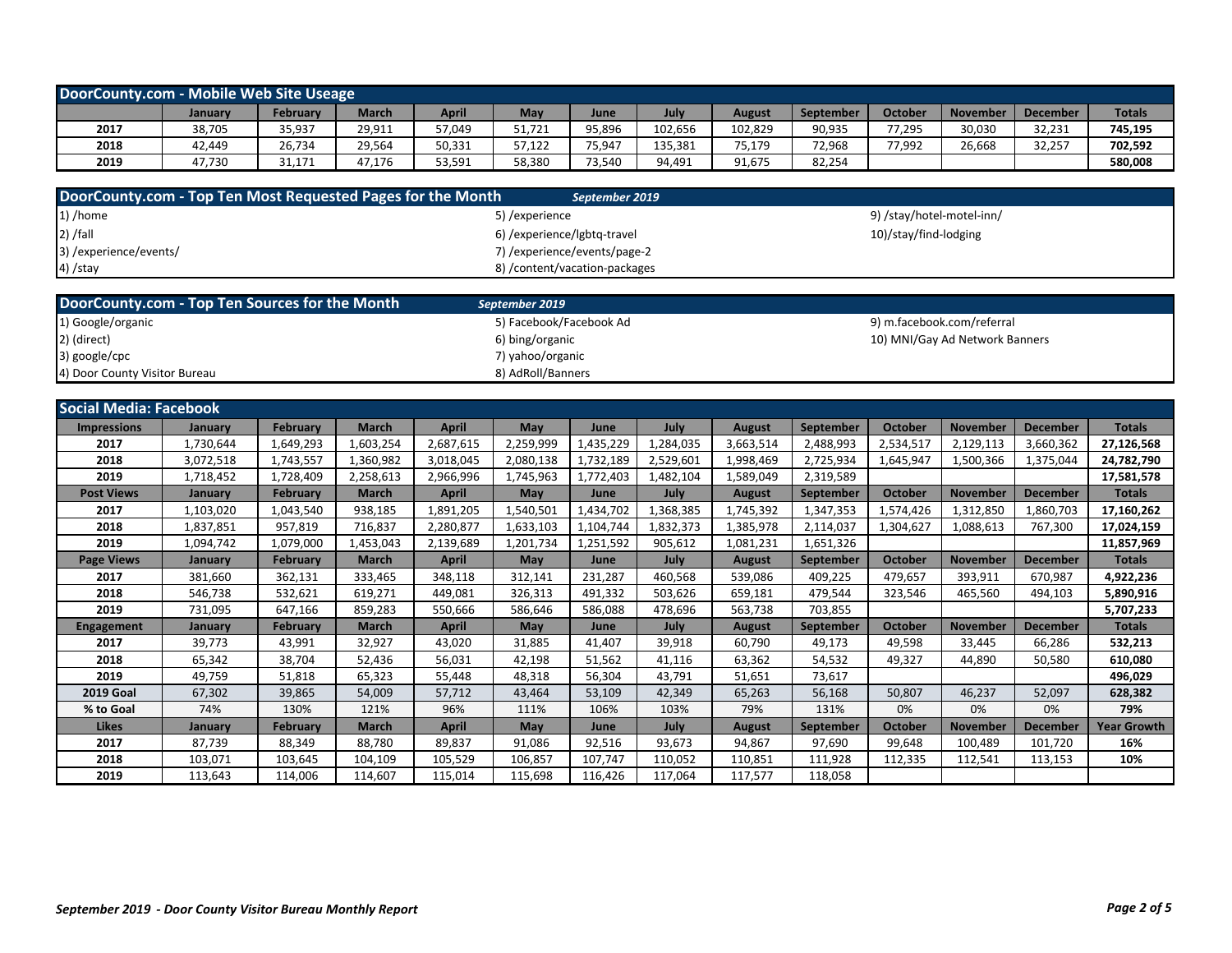| <b>Social Media: Instagram</b> |                |                 |              |              |        |        |        |               |                  |         |                 |                 |                    |
|--------------------------------|----------------|-----------------|--------------|--------------|--------|--------|--------|---------------|------------------|---------|-----------------|-----------------|--------------------|
| <b>Followers</b>               | <b>January</b> | February        | <b>March</b> | <b>April</b> | May    | June   | July   | August        | September        | October | <b>November</b> | <b>December</b> | <b>Year Growth</b> |
| 2017                           | 19,129         | 19,735          | 20,390       | 21,199       | 20,955 | 21,616 | 22,336 | 23,170        | 24,454           | 25,758  | 26,662          | 27,252          | 42%                |
| 2018                           | 28,530         | 29,300          | 29,800       | 30,900       | 31,738 | 32,601 | 34,018 | 35,115        | 36,713           | 38,434  | 39,234          | 39,874          | 46%                |
| 2019                           | 41.489         | 42.444          | 43,816       | 46,615       | 46,602 | 47,731 | 49,306 | 50,480        | 51,441           |         |                 |                 |                    |
| <b>Comment Likes</b>           | January        | <b>February</b> | <b>March</b> | <b>April</b> | May    | June   | July   | <b>August</b> | <b>September</b> | October | <b>November</b> | <b>December</b> | <b>Total</b>       |
| 2017                           | 13,320         | 10,969          | 10,416       | 11,025       | 18.711 | 14,257 | 25,873 | 45,631        | 30,539           | 35,793  | 28,211          | 28,914          | 273,659            |
| 2018                           | 45,098         | 42,117          | 29,993       | 27,800       | 35,035 | 26,126 | 26,908 | 39,006        | 45,371           | 65,311  | 60,469          | 42,461          | 485,695            |
| 2019                           | 68,928         | 55,396          | 54.769       | 47.200       | 51,007 | 43,701 | 39,622 | 35,582        | 35,973           |         |                 |                 | 432,178            |
| <b>2019 Goal</b>               | 46,451         | 43,381          | 30,893       | 28,634       | 36,086 | 26,909 | 27,715 | 40,176        | 46,732           | 67,270  | 62,283          | 43,735          | 500,265            |
| % to Goal                      | 148%           | 128%            | 177%         | 165%         | 141%   | 162%   | 143%   | 89%           | 77%              | 0%      | 0%              | 0%              | 86%                |

| <b>Social Media: Twitter</b> |                |          |              |              |        |        |        |               |           |                |                 |                 |                    |
|------------------------------|----------------|----------|--------------|--------------|--------|--------|--------|---------------|-----------|----------------|-----------------|-----------------|--------------------|
| <b>Followers</b>             | January        | February | <b>March</b> | <b>April</b> | May    | June   | July   | <b>August</b> | September | October        | <b>November</b> | <b>December</b> | <b>Year Growth</b> |
| 2017                         | 5,201          | 5,264    | 5,368        | 5,439        | 5,531  | 5,674  | 5,731  | 5,858         | 5,947     | 6,034          | 6,067           | 6,062           | 15%                |
| 2018                         | 6,114          | 6,178    | 6,225        | 6,271        | 6,315  | 6,378  | 6,418  | 6,394         | 6,423     | 6,459          | 6,470           | 6,497           | 7%                 |
| 2019                         | 6,505          | 6,529    | 6,587        | 6,615        | 6,649  | 6,708  | 6,777  | 6,823         | 6,852     |                |                 |                 |                    |
| <b>Impressions</b>           | <b>January</b> | February | <b>March</b> | <b>April</b> | May    | June   | July   | <b>August</b> | September | <b>October</b> | <b>November</b> | <b>December</b> | <b>Totals</b>      |
| 2017                         | 51,700         | 50,300   | 52,500       | 22,600       | 23,800 | 50,100 | 48,700 | 63,300        | 50,900    | 42,000         | 41,000          | 36,600          | 533,500            |
| 2018                         | 40,100         | 36,800   | 20,300       | 22,100       | 13,900 | 33,000 | 28,300 | 20,300        | 32,200    | 30,100         | 15,900          | 17,900          | 310,900            |
| 2019                         | 41,303         | 64,700   | 51,200       | 47,200       | 39,900 | 48.700 | 50,200 | 42,500        | 58,100    |                |                 |                 | 443.803            |
| <b>2019 Goal</b>             | 46,453         | 37,904   | 20,909       | 22,763       | 14,317 | 33,990 | 29,149 | 20,909        | 33,166    | 31,003         | 16,377          | 18,437          | 325,377            |
| % to Goal                    | 89%            | 171%     | 245%         | 207%         | 279%   | 143%   | 172%   | 203%          | 175%      | 0%             | 0%              | 0%              | 136%               |

| <b>Pay-Per-Click Results</b> |         |          |              |        |        |        |        |        |           |         |                 |                 |               |
|------------------------------|---------|----------|--------------|--------|--------|--------|--------|--------|-----------|---------|-----------------|-----------------|---------------|
|                              | January | February | <b>March</b> | April  | May    | June   | July   | August | September | October | <b>November</b> | <b>December</b> | <b>Totals</b> |
| 2017                         | 3,316   | 4,711    | 4,356        | 7,920  | 9,886  | 7,837  | 6,338  | 5,409  | 8,916     | 4,210   | 2745            | 2697            | 68,341        |
| 2018                         | 2,988   | 2,652    | 3,614        | 4,174  | 5,418  | 5,418  | 5,696  | 5,311  | 4,553     | 3,723   | 4,524           | 9,442           | 57,513        |
| 2019                         | 7,554   | 7,080    | 11,305       | 10,866 | 12,797 | 16,264 | 19,465 | 20,134 | 16,874    |         |                 |                 | 122.339       |

| Door County E-Newsletter - Number of E-Mail Subscribers |                |                 |         |         |         |         |         |         |           |                |                 |          |                    |
|---------------------------------------------------------|----------------|-----------------|---------|---------|---------|---------|---------|---------|-----------|----------------|-----------------|----------|--------------------|
|                                                         | <b>January</b> | <b>February</b> | March   | April   | May     | June    | July    | August  | September | <b>October</b> | <b>November</b> | December | <b>Year Growth</b> |
| 2017                                                    | 190,046        | 190.194         | 190.242 | 190.260 | 190.445 | 196.070 | 200.066 | 201.811 | 208.021   | 209.186        | 212.923         | 215.634  | 13%                |
| 2018                                                    | 217.799        | 217.426         | 219.282 | 219.506 | 223.269 | 225.545 | 226.277 | 229.000 | 226.614   | 229.332        | 234.265         | 236,00   | 9%                 |
| 2019                                                    | 234,402        | 235,885         | 237,388 | 234,602 | 230,667 | 231,672 | 233,441 | 234,294 | 235,297   |                |                 |          |                    |

| Door County E-Newsletter - Open Rates |                |                 |              |        |        |        |        |               |                  |         |                 |                 |         |
|---------------------------------------|----------------|-----------------|--------------|--------|--------|--------|--------|---------------|------------------|---------|-----------------|-----------------|---------|
|                                       | <b>January</b> | <b>February</b> | <b>March</b> | April  | May    | June   | July   | <b>August</b> | <b>September</b> | October | <b>November</b> | <b>December</b> | Average |
| 2017                                  | 19.00%         | 18.40%          | 20.00%       | 20.30% | 22.10% | 26.90% | 21.25% | 22.15%        | 23.93%           | 23.25%  | 20.78%          | 17.39%          | 21.29%  |
| 2018                                  | 20.73%         | 18.86%          | 20.03%       | 24.67% | 21.24% | 23.08% | 25.26% | 24.00%        | 26.91%           | 20.71%  | 18.83%          | 17.22%          | 21.80%  |
| 2019                                  | 19.06%         | 22.14%          | 21.20%       | 22.52% | 23.26% | 23.87% | 26.49% | 26.51%        | 23.44%           |         |                 |                 |         |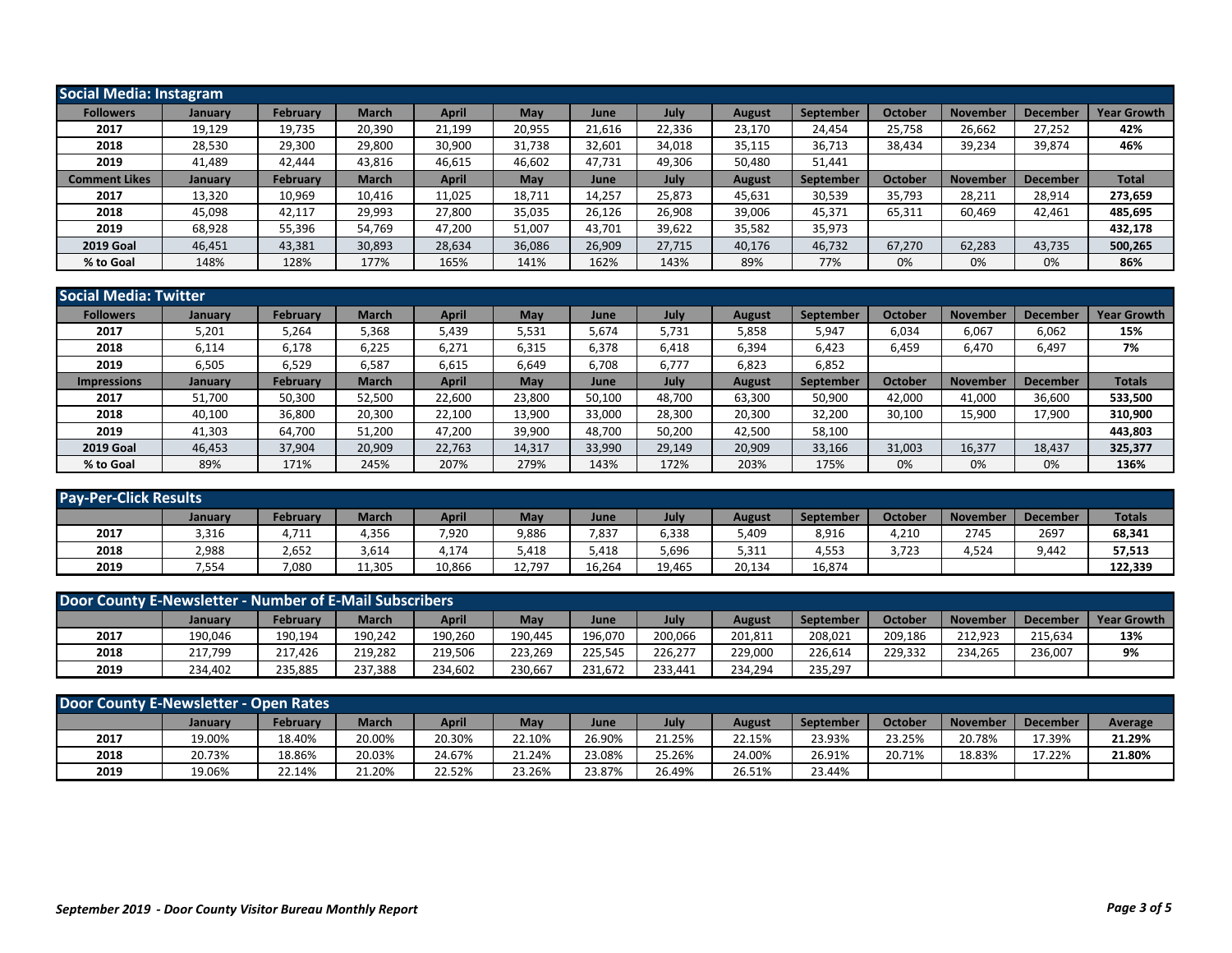| <b>Door County E-Newsletter - Click Thru's</b> |         |              |              |       |       |       |       |        |                  |         |                 |                 |         |
|------------------------------------------------|---------|--------------|--------------|-------|-------|-------|-------|--------|------------------|---------|-----------------|-----------------|---------|
|                                                | January | February     | <b>March</b> | April | May   | June  | July  | August | <b>September</b> | October | <b>November</b> | <b>December</b> | Average |
| 2017                                           | 1.38%   | 1.44%        | 2.46%        | 2.54% | 2.97% | 3.33% | 3.21% | 3.25%  | 3.95%            | 3.41%   | 1.79%           | 1.40%           | 2.84%   |
| 2018                                           | 2.42%   | <b>1.45%</b> | 2.07%        | 4.67% | 3.11% | 3.69% | 4.54% | 4.25%  | 5.03%            | 2.91%   | 2.38%           | 1.40%           | 2.96%   |
| 2019                                           | 2.66%   | 3.60%        | 3.29%        | 2.76% | 3.66% | 2.74% | 4.31% | 4.49%  | 5.57%            |         |                 |                 |         |

| <b>Advertising - Gross Impressions</b> |           |          |           |              |            |            |           |            |                  |           |                 |                 |              |
|----------------------------------------|-----------|----------|-----------|--------------|------------|------------|-----------|------------|------------------|-----------|-----------------|-----------------|--------------|
|                                        | January   | February | March     | <b>April</b> | May        | June       | July      | August     | <b>September</b> | October   | <b>November</b> | <b>December</b> | <b>Total</b> |
| 2017                                   | 985,753   | 833.234  | 1,013,617 | 7,603,408    | 21,657,197 | 8,729,671  | 3,703,971 | 5,517,368  | 30,509,295       | 5,855,064 | 2,353,032       | 1.925.577       | 90.687.187   |
| 2018                                   | 1,544,151 | 845,954  | 309,135   | 11.518.385   | 10,069,500 | 10.964.047 | 6,575,311 | 3,395,955  | 51,220,912       | 9,360,457 | 1,014,882       | 289.550         | 107,108,239  |
| 2019                                   | 746,596   | 804,685  | 3,797,293 | 19,926,019   | 24,361,571 | 4,439,997  | 3,254,874 | 14,679,101 | 31,134,255       |           |                 |                 | 103.144.391  |

| <b>Advertising - Media Placed 2019</b> |                |          |              |           |           |          |          |          |           |                |                 |          |              |
|----------------------------------------|----------------|----------|--------------|-----------|-----------|----------|----------|----------|-----------|----------------|-----------------|----------|--------------|
|                                        | <b>January</b> | February | <b>March</b> | April     | May       | June     | July     | August   | September | <b>October</b> | <b>November</b> | December | <b>Total</b> |
| <b>Total Paid</b>                      | \$9,242        | \$9,750  | \$27,906     | \$137.999 | \$237,633 | \$44.546 | \$29,454 | \$41,485 | \$137,803 |                |                 |          | \$675,818    |
| <b>Co-Op Dollars</b>                   | \$1,150        | .425     | \$4,256      | 4.787     | \$7,162   | \$10,324 | \$12,006 | \$9,918  | \$6,181   | \$2,900        | \$1,125         |          | \$61,234     |

| Online Video Views (includes YouTube channels, Vimeo channel and live or embedded Facebook videos featuring DCVB video content such as Explore The Door, Our Door County, AskDoCo, aerial videos, TV ads, etc) |         |          |         |         |         |         |         |         |                  |         |                 |                 |               |
|----------------------------------------------------------------------------------------------------------------------------------------------------------------------------------------------------------------|---------|----------|---------|---------|---------|---------|---------|---------|------------------|---------|-----------------|-----------------|---------------|
|                                                                                                                                                                                                                | January | Februarv | March   | April   | May     | June    | Julv    | August  | <b>September</b> | October | <b>November</b> | <b>December</b> | <b>Totals</b> |
| 2017                                                                                                                                                                                                           | 108.900 | 58.593   | 230.569 | 93,567  | 310,189 | 108.740 | 156.202 | 273.789 | 131,248          | 67.796  | 30.235          | 118.576         | .,688,404     |
| 2018                                                                                                                                                                                                           | 209.008 | 64,757   | 115.746 | 149.384 | 163.922 | 179,972 | 213.921 | 232,556 | 154.293          | 74,836  | 42,085          | 109.328         | L,709,808     |
| 2019                                                                                                                                                                                                           | 187.976 | 154,620  | 405,237 | 156,856 | 145,688 | 175,083 | 90,004  | 55,746  | L5,894           |         |                 |                 | 1,387,104     |

| <b>Media Marketing Program - Impressions</b> |                |            |            |              |            |            |            |               |            |             |                 |                 |               |
|----------------------------------------------|----------------|------------|------------|--------------|------------|------------|------------|---------------|------------|-------------|-----------------|-----------------|---------------|
|                                              | <b>January</b> | February   | March      | <b>April</b> | May        | June       | July       | <b>August</b> | September  | October     | <b>November</b> | <b>December</b> | <b>Totals</b> |
| 2017                                         | 1,622,190      | 23,245,548 | 46,255,024 | 59,347,949   | 63,113,257 | 471.473    | 9,467,495  | 12,243,846    | 9.599.786  | 43,134,997  | 25,556,173      | 20,199,694      | 314,257,432   |
| 2018                                         | 28,732,589     | 167.205    | 11,962,094 | 2,748,491    | 24,027,022 | 5.410.708  | 58,217,837 | 6,349,408     | 44,136,913 | 103,292,833 | 83,323,220      | 136,947         | 369,505,267   |
| 2019                                         | 99.963.410     | 62.423.890 | 30.432.627 | 13,209,923   | 6.647.728  | 7.063.714  | 97,886,602 | 10,801,279    | 17,799,696 |             |                 |                 | 346.228.869   |
| <b>2019 Goal</b>                             | 22,266,505     | 13,890,274 | 31,226,624 | 26,648,368   | 26,212,359 | 21,010,063 | 39,193,985 | 25,379,811    | 24.752.483 | 52,921,575  | 29.620.344      | 34,029,602      | 347,151,993   |
| % to Goal                                    | 449%           | 449%       | 97%        | 50%          | 25%        | 34%        | 250%       | 43%           | 72%        | 0%          | 0%              | 0%              | 100%          |

| <b>Media Marketing Program - Visiting Journalists</b> |         |          |              |              |     |          |      |               |           |                |                 |                 |               |
|-------------------------------------------------------|---------|----------|--------------|--------------|-----|----------|------|---------------|-----------|----------------|-----------------|-----------------|---------------|
|                                                       | January | February | <b>March</b> | <b>April</b> | May | June     | July | <b>August</b> | September | <b>October</b> | <b>November</b> | <b>December</b> | <b>Totals</b> |
| 2017                                                  | 11      |          | 0            | U            |     | 16       |      | 15            |           | 12<br>ᅩᄼ       |                 | 0               | 72            |
| 2018                                                  |         |          |              |              | 13  | . .<br>ᅩ |      | 14            |           | 10             |                 |                 | 70            |
| 2019                                                  |         |          |              |              |     | າາ<br>ᅩ  |      | 18            | ᆠᆂ        |                |                 |                 | 59            |
| <b>2019 Goal</b>                                      |         |          |              |              |     | 26       |      | 16            | 10        |                |                 | 10              | 70            |
| % to Goal                                             |         | 100%     |              |              |     | 85%      |      | 113%          | 110%      |                |                 | 0%              | 84%           |

| <b>Media Marketing Program - Ad Value Equivalency (AVE)</b> |                |           |              |           |             |           |           |           |           |                |                 |                 |               |
|-------------------------------------------------------------|----------------|-----------|--------------|-----------|-------------|-----------|-----------|-----------|-----------|----------------|-----------------|-----------------|---------------|
|                                                             | <b>January</b> | February  | <b>March</b> | April     | May         | June      | July      | August    | September | <b>October</b> | <b>November</b> | <b>December</b> | <b>Totals</b> |
| 2017                                                        | \$84,480       | \$358.050 | \$249.878    | \$323,850 | \$1,422,511 | \$98,393  | \$42.510  | \$176.288 | \$62,018  | \$133,193      | \$125.645       | \$165.135       | \$3,241,951   |
| 2018                                                        | \$551,054      | \$22,137  | \$92,975     | \$230,303 | \$9,231     | \$134,446 | \$278.766 | \$452,932 | \$400,343 | \$652,367      | \$658,310       | \$21,450        | \$3,504,314   |
| 2019                                                        | \$373,010      | \$172,097 | \$61,967     | \$711,055 | \$128,671   | \$295,606 | \$232,542 | \$70,927  | \$133,197 |                |                 |                 | \$2,179,072   |